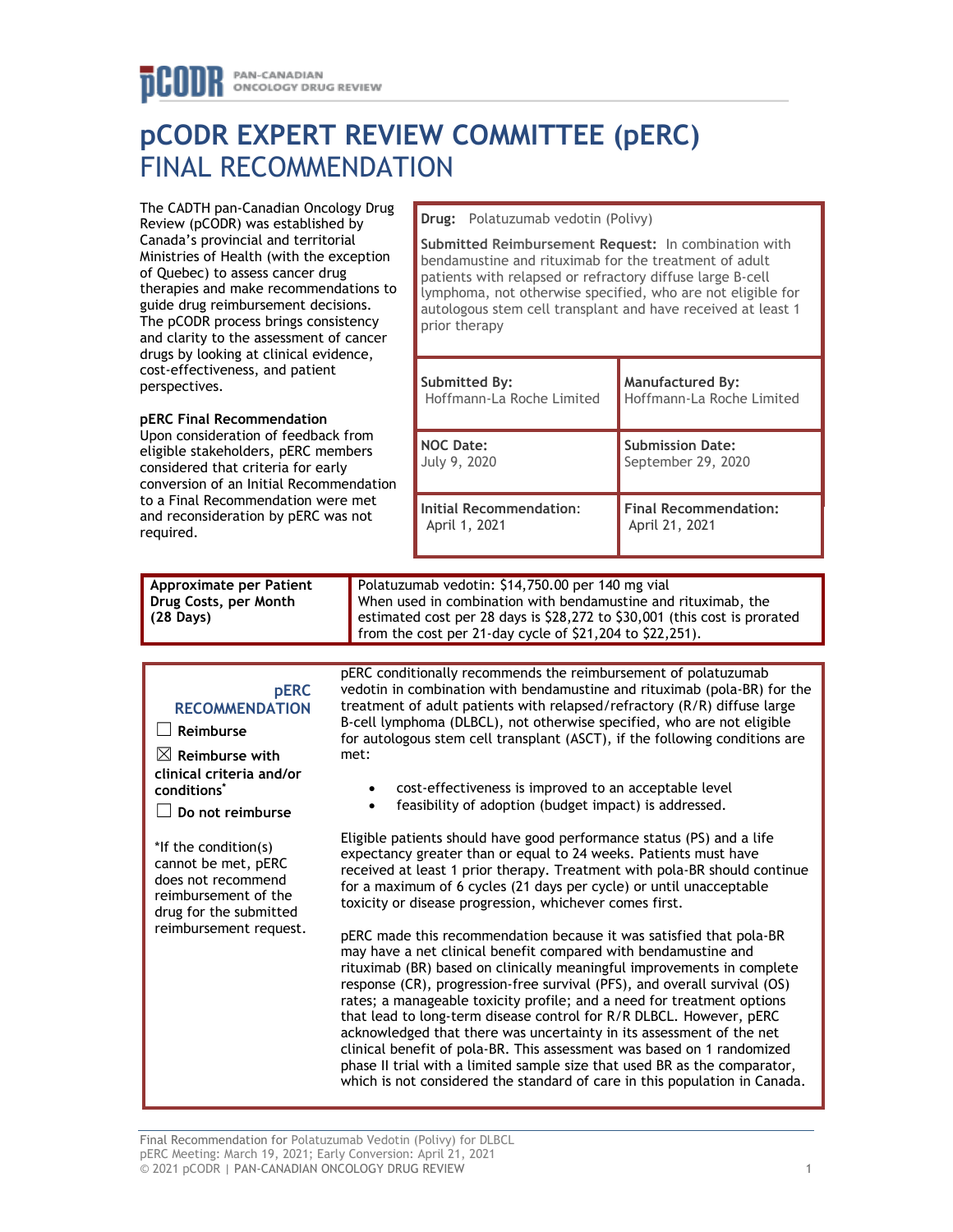|                                                                  | pERC agreed that pola-BR aligns with patient values in that it offers longer<br>remission and survival and has manageable side effects.                                                                                                                                                                                                                                                                                                                                                                                                                                                                                                                                                              |
|------------------------------------------------------------------|------------------------------------------------------------------------------------------------------------------------------------------------------------------------------------------------------------------------------------------------------------------------------------------------------------------------------------------------------------------------------------------------------------------------------------------------------------------------------------------------------------------------------------------------------------------------------------------------------------------------------------------------------------------------------------------------------|
|                                                                  | pERC concluded that, at the submitted price, pola-BR was not cost-<br>effective. pERC noted that the submitted economic evaluation compared<br>pola-BR to a basket of treatment regimens. Given the uncertainties in the<br>indirect evidence and the small sample size from the trial informing the<br>efficacy of pola-BR, pERC could not determine the expected magnitude of<br>clinical benefit associated with pola-BR compared to a basket comparator.<br>Although pERC was unable to identify a plausible base case, pERC noted<br>that the exploratory reanalyses suggested that the incremental cost-<br>effectiveness ratio (ICER) of pola-BR was higher than estimated by the<br>sponsor. |
|                                                                  | pERC noted that CADTH's reanalysis of the sponsor's budget impact<br>analysis suggests that the budget impact of introducing polatuzumab<br>vedotin to the market is substantial and underestimated.                                                                                                                                                                                                                                                                                                                                                                                                                                                                                                 |
| <b>POTENTIAL NEXT</b><br><b>STEPS FOR</b><br><b>STAKEHOLDERS</b> | Pricing arrangements to improve cost-effectiveness and budget impact<br>Given that pERC considered there may be a net clinical benefit of pola-<br>BR, jurisdictions may want to consider pricing arrangements and/or cost<br>structures that would improve the cost-effectiveness of the combination.<br>pERC concluded that a reduction in drug price would be required to<br>improve the cost-effectiveness of pola-BR to an acceptable level and to<br>improve the budget impact.                                                                                                                                                                                                                |
|                                                                  | Please note: Provincial Advisory Group (PAG) questions are addressed in<br>detail in the Summary of pERC Deliberations and in a summary table in<br>Appendix 1.                                                                                                                                                                                                                                                                                                                                                                                                                                                                                                                                      |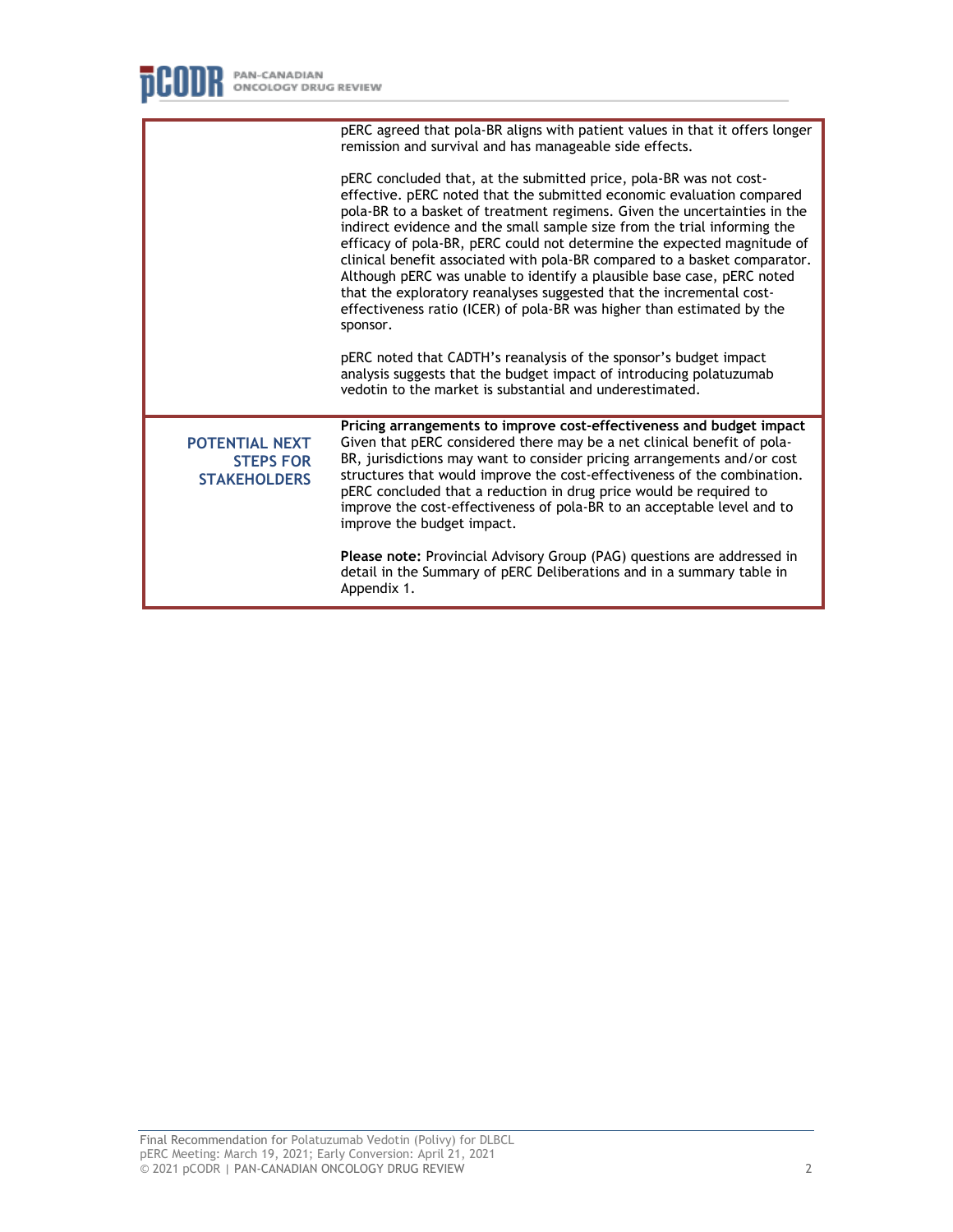## PAN-CANADIAN **ONCOLOGY DRUG REVIEW**

## **SUMMARY OF pERC DELIBERATIONS**

Non-Hodgkin lymphoma (NHL) is a cancer of the immune system that encompasses more than 60 types of lymphoma. In 2018, the projected incidence of NHL was 8,300 cases annually, with an age-standardized incidence rate of 20.8 cases per 100,000 Canadians. DLBCL is an aggressive form of NHL that constitutes approximately 30% of lymphoma cases in Canada. Prognosis varies by molecular subtype: activated B-cell type, double-hit lymphoma (concurrent translocations of *MYC* and either *BCL2* or *BCL6*), and double-expressor lymphoma (overexpression of *MYC* and *BCL2*) are all associated with particularly poor prognosis. In Canada, after standard first-line chemotherapy with rituximab, cyclophosphamide, doxorubicin, vincristine, and prednisone (R-CHOP), or a similar regimen, the longer-term survival is approximately 60%. Unfortunately, 30% to 40% of patients will relapse or experience refractory disease and require subsequent treatment. Selected patients with R/R DLBCL are treated with salvage chemotherapy followed by high-dose



therapy and ASCT. However, eligibility for salvage treatment largely depends on performance status (PS), age, and comorbidities; eligibility for ASCT is also dependent on the response to salvage chemotherapy. Approximately half of patients starting salvage chemotherapy become ineligible for ASCT due to inadequate response, and of those patients who proceed to ASCT, more than 50% will ultimately relapse. Until recently, treatment for patients not eligible for ASCT or who have relapsed after ASCT has largely been palliative; however, there is no standard palliative approach. Various single-agent or multi-agent therapy regimens are currently used depending on tolerance and are associated with a median survival that ranges between 3 months and 6 months. CAR T-cell therapy has recently become available to patients with R/R DLBCL. However, it is currently approved for patients who have experienced treatment failure after 2 or more lines of therapy, and thus it would not be available for the transplant-ineligible population after 1 line of therapy. For other patients, there will be challenges in accessing this therapy in a timely manner or they will be ineligible due to comorbidities, disease burden, or PS. Considering the limited treatment options available to most patients with R/R DLBCL, pERC agreed that there is a significant unmet need for treatment options that offer long-term disease control for this patient population.

pERC deliberated on the results from a small (N = 80), phase Ib/II, open-label, randomized control trial (RCT), the GO29365 trial, which enrolled patients with R/R DLBCL after at least 1 prior regimen. pERC noted that the trial had several arms; however, the submission was focused on the phase II portion of the study that compared the outcomes of patients with R/R DLBCL who were randomized to treatment with either pola-BR or BR alone. pERC discussed that BR is not an available treatment option for this population in Canada. However, pERC agreed with the Clinical Guidance Panel (CGP) that given there is no standard-of-care regimen in most jurisdictions, the efficacy associated with BR is similar in magnitude to what is expected from currently used regimens in Canada. pERC discussed that the trial demonstrated improvements with pola-BR with respect to the majority of efficacy end points assessed by an independent review committee (IRC). The primary outcome, CR rate at end of treatment (EOT) based on PET-CT scan, as well as secondary outcomes including objective response rate (ORR), PFS, and OS, were all superior in patients treated with pola-BR when compared with patients treated with BR. However, pERC noted there was neither a power calculation nor pre-specified statistical hypothesis testing performed for the comparison of any outcomes between the treatment groups. Given these limitations in trial design, along with notable differences in important baseline characteristics between the treatment groups, pERC considered that there was uncertainty around the magnitude of clinical benefit for all outcomes. Based on the available efficacy data from the trial, and considering the noted limitations, pERC concluded that pola-BR may have a net clinical benefit compared with BR based on clinically meaningful improvements in CR, PFS, and OS.

Since the GO29365 trial lacked a standard-of-care comparator relevant to Canadian clinical practice, the sponsor submitted 2 indirect treatment comparison (ITCs) to estimate the relative efficacy of pola-BR to relevant comparator regimens in Canada. A matching-adjusted indirect comparison (MAIC) was submitted that compared pola-BR to R-GemOx, pixantrone, tisagenlecleucel (CAR T-cell therapy), and axicabtagene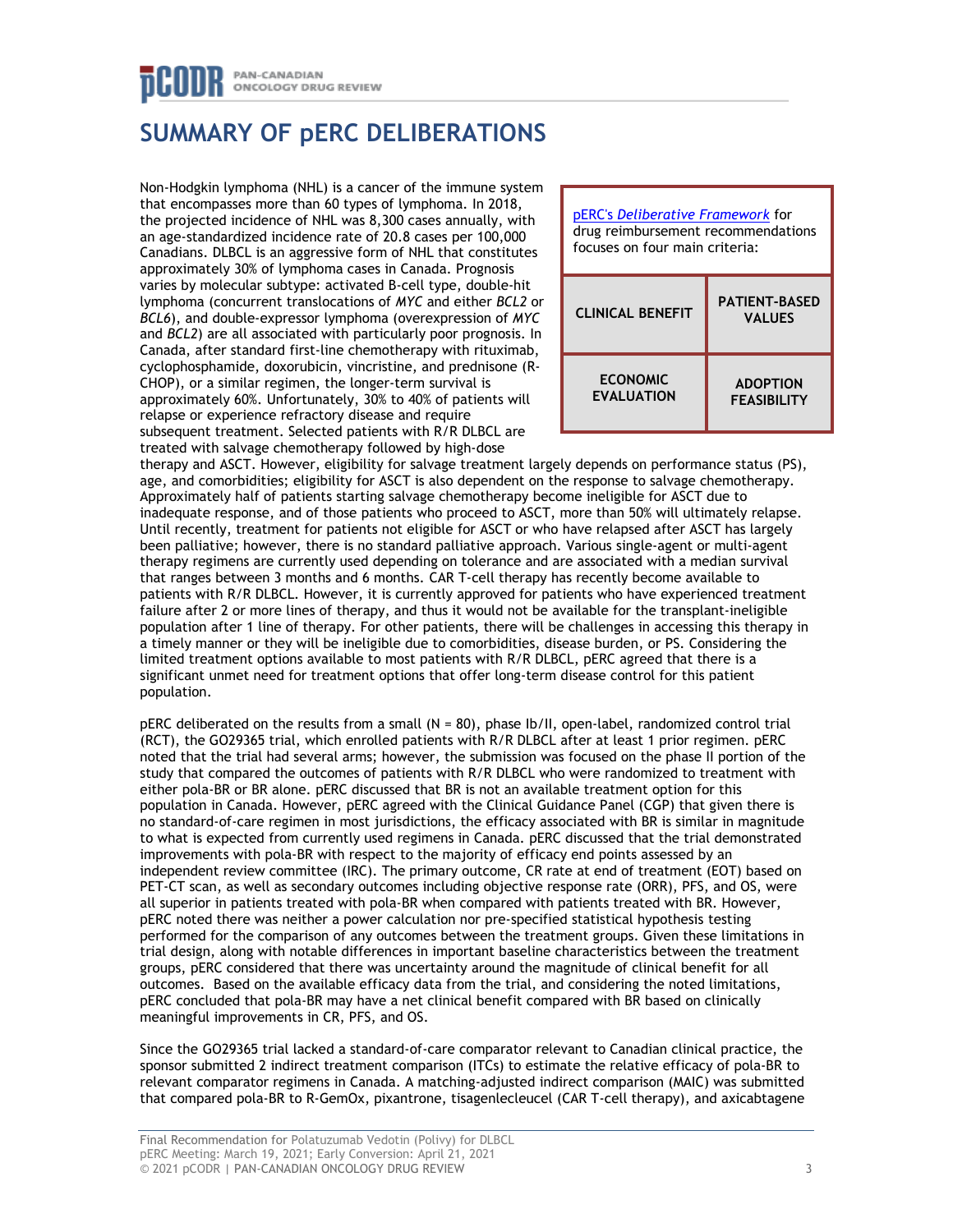

ciloleucel (CAR T-cell therapy). A propensity score-weighted analysis using Canadian patient data from a real-world database (RWD) was also submitted that compared pola-BR to standard-of-care treatments in transplant-ineligible patients with R/R DLBCL. pERC discussed the CGP's and CADTH Methods Team's assessments of these analyses, which indicated that both ITCs had significant limitations in terms of scope of comparators, the use of variable quality and outdated evidence (MAIC), heterogeneity in patient populations with limited adjustment for treatment effect modifiers, and small sample sizes that affected the precision of the estimates obtained. pERC agreed with the CGP and CADTH Methods Team that the limitations of each analysis precluded reliable estimates of comparative efficacy to other treatments currently used in Canada.

pERC deliberated on the safety of pola-BR and noted that all patients in the GO29365 trial experienced at least 1 adverse event (AE), the incidence of grade 3 or grade 4 toxicity was higher in patients treated with pola-BR compared with those treated with BR, and the incidence of serious AEs (SAEs) and patient deaths attributable to AEs were comparable between the treatment groups. The AEs that occurred most frequently among patients treated with pola-BR included anemia, neutropenia, thrombocytopenia, peripheral neuropathy, and diarrhea. pERC discussed that peripheral neuropathy, a known side effect of polatuzumab vedotin, was the only patient-reported outcome assessed in the trial. However, its impact on patients could not be reliably assessed due to a significant amount of missing data for the Therapy-Induced Neuropathy Assessment Scale (TINAS) questionnaire. pERC noted that all cases of peripheral neuropathy in the pola-BR group were low grade and the majority of them resolved or improved when treatment, which was time-limited, was completed. pERC also discussed that when compared to the BR group, the number of AEs requiring dose interruption or dose reduction was higher in the pola-BR group, as were treatment discontinuations. pERC noted that the higher rate of treatment discontinuations in the pola-BR group was mostly due to increased AEs, but rates of febrile neutropenia and fatal AEs were similar between the treatment groups. Based on the trial evidence, as well as input received from registered clinicians and the patient advocacy group, pERC concluded that the toxicity profile of pola-BR appears to be tolerable despite an overall higher incidence of toxicity. The toxicity can be managed through proper dose adjustment and the use of granulocyte colony-stimulating factor, which was received by most patients in the trial. pERC was unable to deliberate on the impact pola-BR had on patient quality of life (QoL), as data on this outcome were not collected in the trial.

In summary, pERC concluded that pola-BR may have a net clinical benefit compared with BR based on clinically meaningful improvements in CR, PFS, and OS rates; a manageable toxicity profile; and a need for treatment options that lead to long-term disease control for R/R DLBCL. However, pERC acknowledged there was uncertainty in its assessment of the net clinical benefit of pola-BR. The assessment was based on 1 randomized phase II trial with a limited sample size that used BR as the comparator, which is not considered the standard of care in this population in Canada.

pERC discussed the patient advocacy input that was received supporting this submission and noted that patients value treatments that provide longer remission and survival compared to current standard-ofcare treatments, have manageable side effects, and improve QoL. While pERC noted that there is uncertainty around the magnitude of clinical benefit pola-BR offers over currently available treatments, the Committee was satisfied based on the comparison to BR that the combination improves complete remission rates and survival. pERC discussed that patients indicated a desire for new treatment regimens that offer more favourable dosing schedules, in terms of a reduced number of clinic visits and shorter infusion times, when compared to currently used chemotherapy regimens. Patients stated that the greater number of clinic visits, longer infusion times, as well as the number of infusion reactions and infections associated with chemotherapy negatively impact their QoL. pERC noted, however, that the combined regimen of pola-BR may not provide the treatment dosing schedule patients desire since it requires IV administration, ongoing monitoring and clinic visits, and infections can be a complication of treatment. pERC therefore concluded that pola-BR aligns with patient values because it offers longer remission and survival and has manageable side effects.

pERC deliberated on the cost-effectiveness of pola-BR compared with a basket comparator of currently used treatment regimens for previously treated patients with R/R DLBCL who are not eligible for ASCT. A key limitation discussed by pERC was the definition of the comparator selected by the sponsor. Given that pola-BR was compared to a basket comparator, an ITC was required to derive comparative clinical efficacy estimates. As pERC noted in the assessment of the clinical evidence, limitations with the indirect evidence precluded reliable estimates of comparative efficacy and useful application of the results. As such, the expected magnitude of clinical benefit (i.e., life-years, quality-adjusted life-years [QALYs])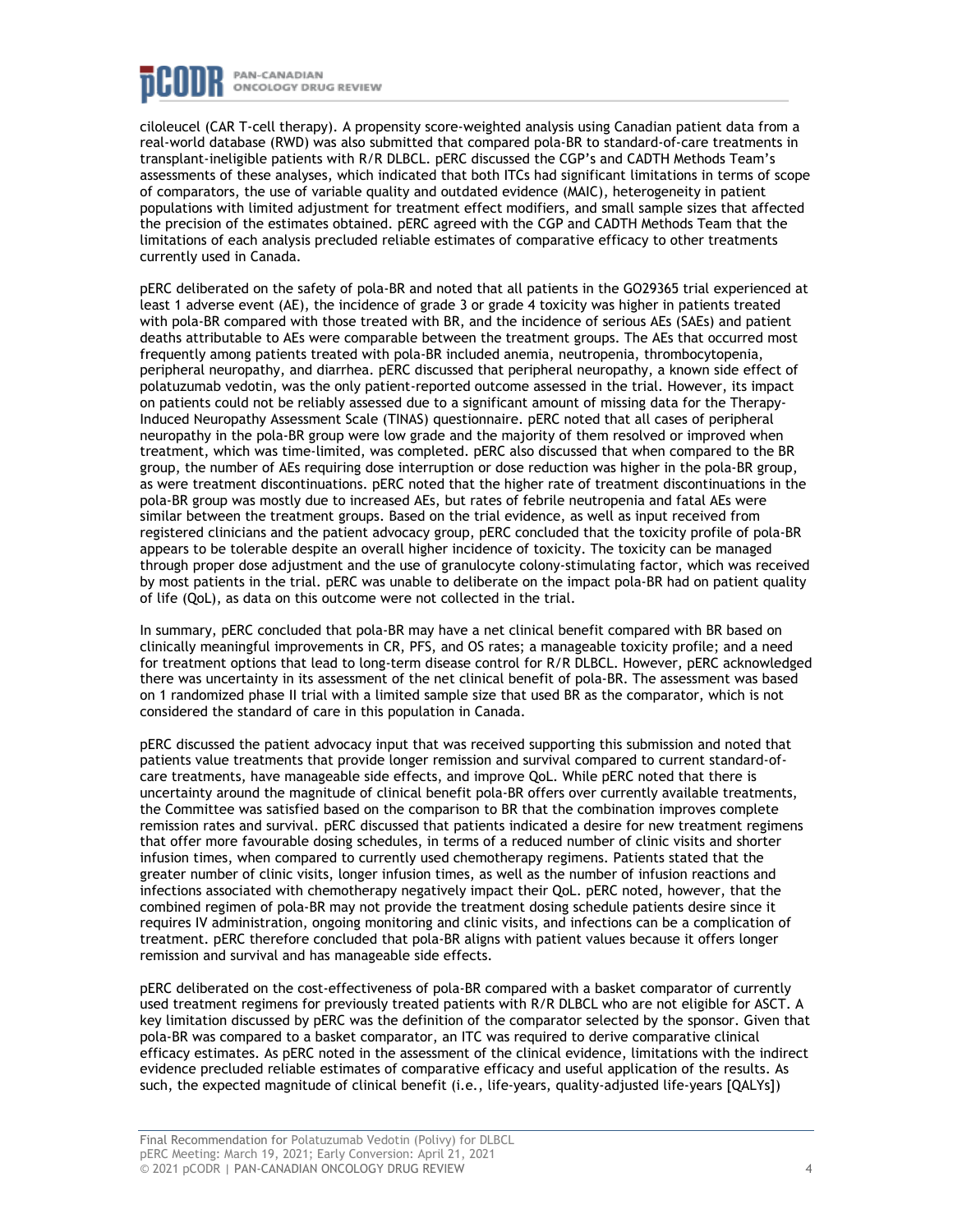

derived from the indirect evidence is highly uncertain. pERC reviewed the broad range of exploratory analyses conducted by CADTH alongside the sponsor's submitted analysis which highlighted that assumptions regarding comparative effectiveness were a key driver of the cost-effectiveness of pola-BR compared to the basket comparator. pERC was able to conclude that, at the submitted price of polatuzumab vedotin, pola-BR was not cost-effective at a willingness-to-pay threshold of \$50,000 per QALY gained. pERC further commented that the cost-effectiveness results presented by the sponsor and CADTH likely underestimated the ICER of pola-BR when compared to the basket comparator; pERC agreed with the clinical expert feedback that the life-years associated with pola-BR in the post-progression setting are substantially overestimated. Although CADTH suggested a price reduction range based on exploratory analyses, the aforementioned caveats precluded the Committee from determining a reasonable price reduction for pola-BR that would be considered cost-effective.

pERC also discussed the budget impact analysis. pERC considered the estimated budget impact to be associated with substantial uncertainty and underestimated and noted that the budget impact is highly sensitive to assumptions regarding which treatments would be displaced, market uptake, and the cost of currently available treatments.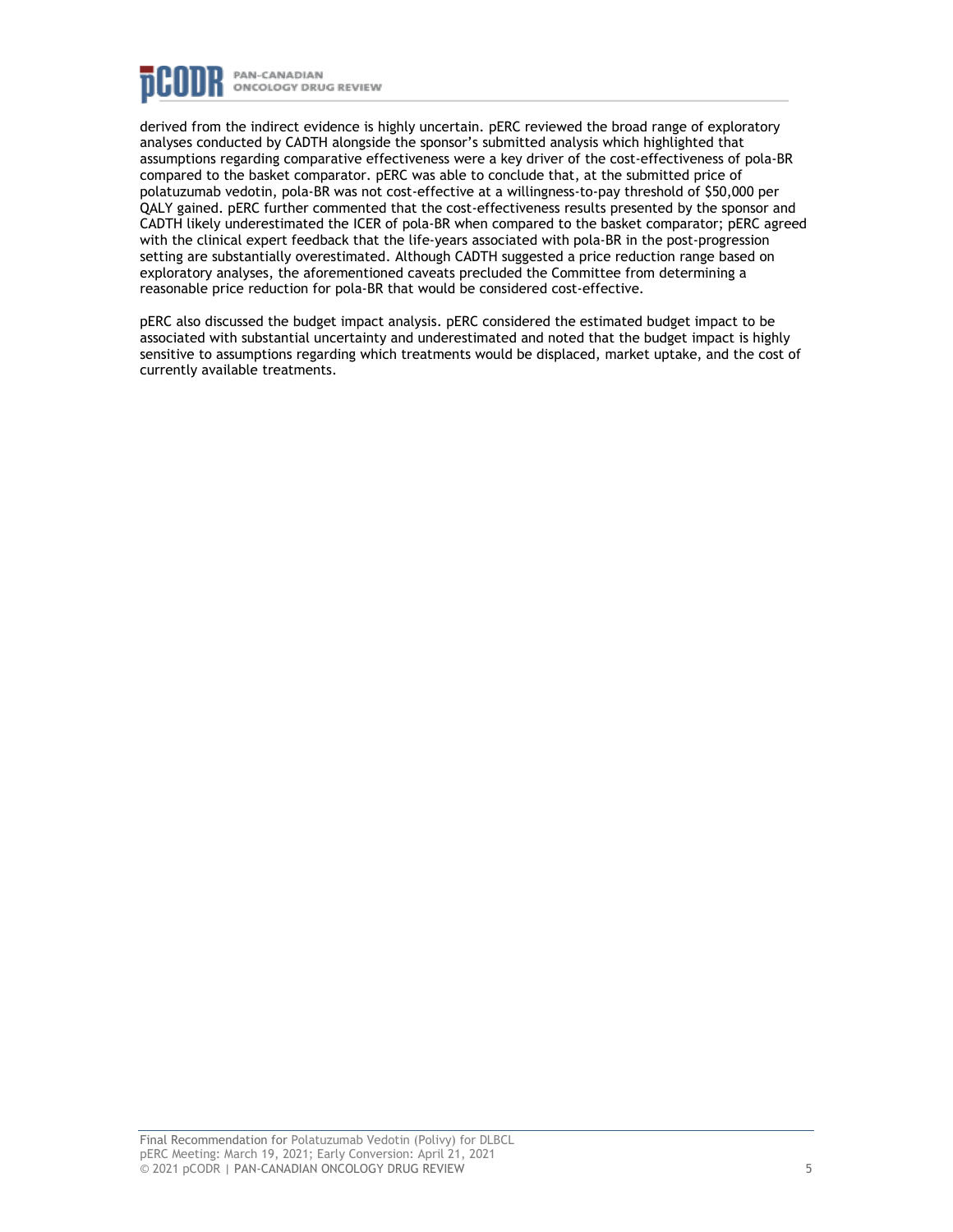## **EVIDENCE IN BRIEF**

The CADTH pan-Canadian Oncology Drug Review (pCODR) Expert Review Committee (pERC) deliberated upon:

- a pCODR systematic review
- other literature in the Clinical Guidance Report that provided clinical context
- an evaluation of the sponsor's economic model and budget impact analysis
- guidance from the pCODR clinical and economic review panels
- input from 1 patient advocacy group: Lymphoma Canada (LC)
- input from 3 registered clinician groups: 2 clinicians on behalf of the Cancer Care Ontario (CCO) Hematology DAC, 20 clinicians on behalf of the BC Cancer Agency and University of British Columbia (UBC), and 3 clinicians on behalf of LC
- input from CADTH's Provincial Advisory Group (PAG).

Feedback on the pERC Initial Recommendation was also provided by:

- One patient advocacy group: LC
- One clinician group: CCO Hematology DAC
- The PAG
- The submitter: Hoffmann-La Roche Limited

The pERC Initial Recommendation was to recommend the reimbursement of polatuzumab vedotin in combination with bendamustine and rituximab (pola-BR) for the treatment of adult patients with relapsed/refractory (R/R) diffuse large B-cell lymphoma (DLBCL), not otherwise specified, who are not eligible for autologous stem cell transplant (ASCT), if the following conditions are met:

- cost-effectiveness is improved to an acceptable level
- feasibility of adoption (budget impact) is addressed.

Feedback on the pERC Initial Recommendation indicated that PAG, the sponsor, patient advocacy group, and registered clinician group agreed with the Initial Recommendation and supported early conversion of the Initial Recommendation to a Final Recommendation.

The pERC Chair and pERC members reviewed the feedback and it was determined that the pERC Initial recommendation was eligible for early conversion to a pERC Final Recommendation without reconsideration by pERC because there was unanimous consensus from stakeholders on the recommended clinical population outlined in the pERC Initial Recommendation. Clarifications related to the feedback provided by stakeholders that reflected the initial deliberation by pERC were added to the Final Recommendation.

## OVERALL CLINICAL BENEFIT

#### **pCODR review scope**

The purpose of the review is to evaluate the efficacy and safety of pola-BR for the treatment of adult patients with R/R DLBCL, not otherwise specified, who are not eligible for ASCT and have received at least 1 prior therapy.

#### **Studies included: One small, open-label, phase Ib/II RCT**

The pCODR systematic review included 1 ongoing phase Ib/II, open-label, RCT, the GO29365 trial, that enrolled patients with R/R DLBCL after at least 1 prior regimen. The trial had several arms; however, the submission to CADTH was focused on the phase II portion of the trial that compared the outcomes of patients with R/R DLBCL who were randomized to receive treatment with pola-BR or BR alone. The trial was conducted in 54 centres in 12 countries including 4 Canadian sites that contributed 44 patients.

The key inclusion criteria of the GO29365 trial included the following: age 18 years or older, biopsyconfirmed R/R DLBCL (excluding transformed lymphoma), 1 or more prior lines of therapy, an Eastern Cooperative Oncology Group (ECOG) PS of 0 to 2, peripheral neuropathy assessed as grade 1 or less, transplant-ineligible or treatment failure with prior ASCT, and a life expectancy of 24 weeks or greater. The trial excluded patients who had a history of transformation of indolent disease to DLBCL, primary or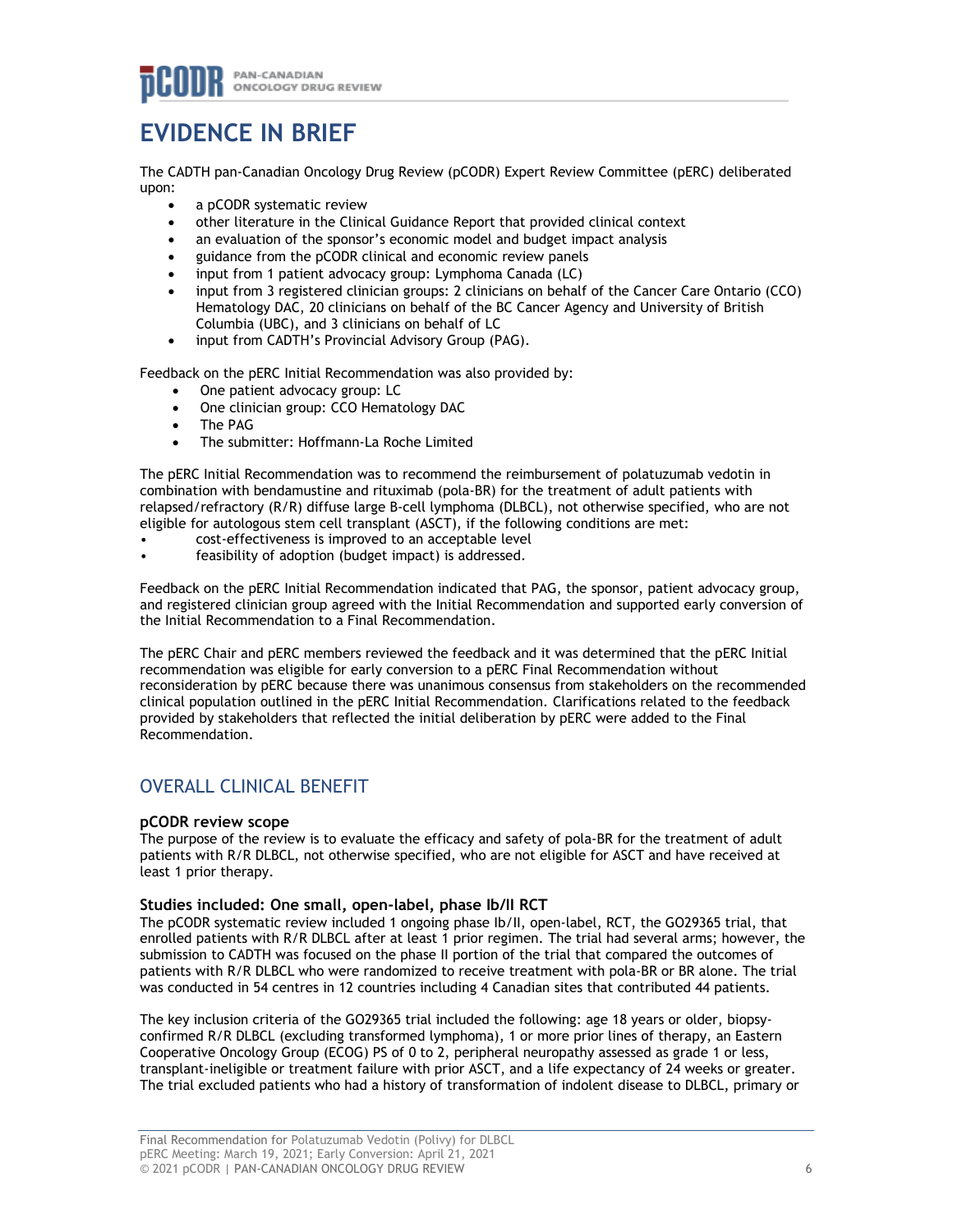

secondary central nervous system lymphoma, prior allogeneic stem cell transplantation, and active hepatitis B or C virus, or HIV.

#### **Patient populations: Predominantly White, male, median age of 69 years, and ECOG PS of 0 or 1; imbalances in some baseline characteristics between treatment groups**

Study GO29365 enrolled a total of 80 patients, with 40 patients randomized to each treatment group. The trial population was predominantly male (66%), White (71%), and had a median age of 69 years. Most patients (80%) had an ECOG PS of 0 or 1. Although patients were to have DLBCL, there was 1 patient enrolled with follicular lymphoma and another patient with Burkitt lymphoma. In terms of prior therapy, 80% of patients were considered refractory, 84% had a duration of response of 12 months or less, and 20% were considered to have failed hematopoietic stem cell transplant (HSCT). Differences in baseline characteristics between the pola-BR and BR treatment groups of greater than 10% were observed for race (White: 65% versus 78%, respectively), primary reason for HSCT ineligibility (age: 33% versus 48%, respectively; failed prior HSCT: 25% versus 15%, respectively), outcome of last therapy (refractory: 75% versus 85%, respectively), disease features at baseline (bulky disease: 25% versus 38%, respectively), and International Prognostic Index risk at baseline (high: 23% versus 43%, respectively).

#### **Key efficacy results: Clinically meaningful improvements in CR, PFS, and OS**

The primary outcome of the trial was achievement of a CR, measured at the primary response assessment (i.e., EOT, which was 6 weeks after day 1 of cycle 6 or last dose of study medication) as measured by PET-CT scan and as determined by an IRC. The secondary outcomes, all assessed by an IRC, included CR rate at EOT based on CT only, ORR at EOT, best overall response, duration of response, and PFS. OS was an exploratory end point. Health-related QoL (HRQoL) was not assessed in the trial; however, peripheral neuropathy, which is a recognized adverse effect of polatuzumab vedotin, was assessed by patients using the TINAS and by the investigators using the Total Neuropathy Score.

There was no pre-specified statistical hypothesis testing for the randomized phase II portion of trial GO29365. For the primary outcome, the sponsor assumed a 40% CR rate in the BR group and a 25% increase in CRs in the pola-BR group. There was no pre-specified alpha control plan to account for multiple comparison testing, and all time-to-event outcomes were summarized descriptively. The primary analysis cut-off date was April 30, 2018, which occurred after all treated patients had 1 year of follow-up after the preliminary response assessment. The median duration of follow-up at the primary analysis was 22.3 months. The sponsor provided longer-term efficacy data based on an updated data cut-off date of January 2, 2020, at which time the median duration of follow-up was 42.2 months.

Primary outcome:

The CR rate at EOT by IRC assessment using PET-CT was 40% (n = 16) in the pola-BR group and 18% (n = 7) in the BR group, for a difference between the groups of 22% (95% CI, 3% to 41%).

Secondary outcomes:

- The CR rate at EOT by IRC assessment using CT only was 22.5% ( $n = not$  reported [NR]) in the pola-BR group compared to 2.5% (n = NR) in the BR group, for a difference between the groups of 20.0% (95% CI, 5.5% to 35.1%).
- The IRC-assessed ORR at EOT was 45% (n = 18) in the pola-BR group and 17.5% (n = 7) in the BR group. Partial responses were observed in 2 patients (5%) in the pola-BR group and no patients in the BR group at EOT.
- Best overall response was also reported, and there were more patients with a best response of CR in the pola-BR group (50%) compared to the BR group (23%). Partial responses occurred in 5 patients (12.5%) in the pola-BR group and 1 patient (2.5%) in the BR group. The ORR based on best response was 62.5% with pola-BR and 25% with BR. Results for best overall response were unchanged at the time of the updated analysis.
- The median duration of response by IRC was 12.6 (95% CI, 7.2 to not estimable [NE]) months in the pola-BR group and 7.7 (95% CI, 4.0 to 18.9) months in the BR group, corresponding to a hazard ratio (HR) of 0.47 (95% CI, 0.19 to 1.14). At the updated analysis, the median duration of response was 10.9 (95% CI, 5.7 to 40.7) months and 10.2 (95% CI, 4.0 to 19.6) months in the pola-BR and BR groups, respectively, corresponding to a HR of 0.60 (95% CI, 0.25 to 1.43).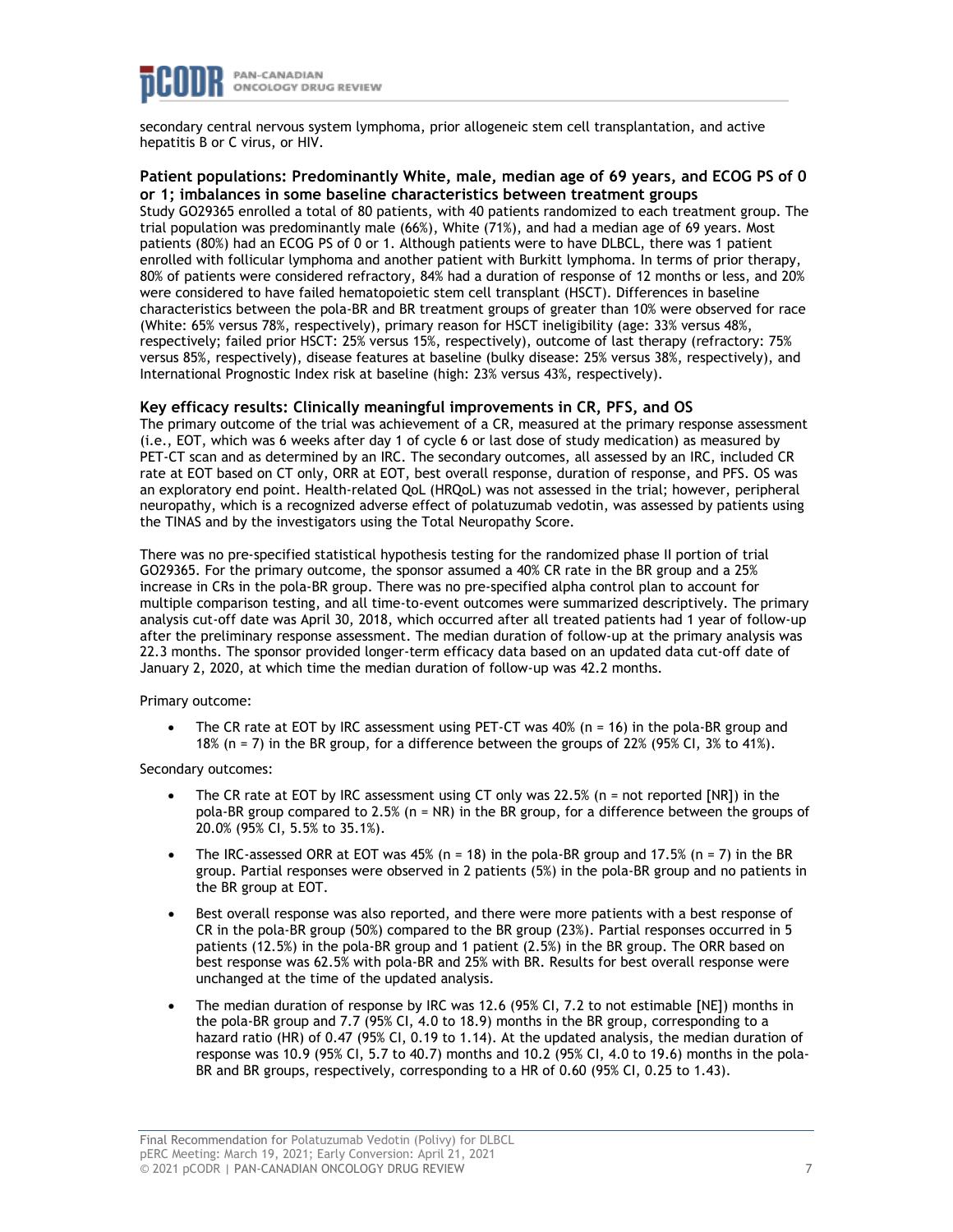

• The median PFS by IRC was 9.5 (95% CI, 6.2 to 13.9) months in the pola-BR group and 3.7 (95% CI, 2.1 to 4.5) months in the BR group, corresponding to a HR of 0.36 (95% CI, 0.21 to 0.63). At the time of the updated analysis, the PFS by IRC was 9.2 (95% CI, 6.0 to 13.9) months and 3.7 (95% CI, 2.1 to 4.5) months in the pola-BR and BR groups, respectively, corresponding to a HR of 0.38 (95% CI, 0.22 to 0.65).

Exploratory outcome:

• The median OS was 12.4 (95% CI, 9.0 to NE) months in the pola-BR group and 4.7 (95% CI, 3.7 to 8.3) months in the BR group, corresponding to a HR of 0.42 (95% CI, 0.24, 0.74). At the updated analysis, the OS results were unchanged.

#### **Limitations: Open label, lack of formal power calculation and statistical hypothesis testing, imbalances in important baseline characteristics, no assessment of QoL**

The key limitations and potential sources of bias associated with trial GO29365 and the supporting evidence included in the submission are summarized below:

- There was no blinding in Study GO29365. This limitation is less likely to result in biased findings for clinical outcomes such as mortality and IRC-assessed outcomes and more likely to result in biased patient-reported outcomes and assessment of harms. The patient-reported outcome of TINAS used to assess the impact of peripheral neuropathy, and the results of this assessment, may have been biased by lack of blinding, considering that neuropathy is a known AE of polatuzumab vedotin. AEs may have been more likely to be assigned a different degree of severity by investigators based on whether they were experienced by patients in the pola-BR or BR groups, and patients may have been more or less likely to report AEs if they knew whether they were receiving pola-BR or BR.
- There was no pre-specified statistical hypothesis for the primary outcome nor were adjustments made for multiple statistical comparisons; therefore, the analysis of all outcomes is at risk of type I error.
- There was no formal power calculation performed based on a pre-specified hypothesis. The trial was small, with only 40 patients in each treatment group. The small sample size limits confidence in the analysis and in the results obtained.
- There were imbalances in baseline characteristics for numerous parameters, and the size of these imbalances is difficult to place into perspective given the small sample size of the trial. Notably, the majority of imbalances in the baseline characteristics had the potential to bias results in favour of pola-BR. The sponsor assessed these outcomes in multiple Cox regression models and found that these baseline imbalances did not appear to impact the efficacy results.
- HRQoL was not assessed in the trial. The only patient-reported outcome was TINAS, which was used to assess the impact of peripheral neuropathy. This analysis had limitations, including that baseline data were only available for half the trial patients, and there was a high rate of attrition during the study, with only 29% of patients continually adherent to the questionnaire.
- The lyophilized formulation of pola-BR, which is the formulation that is used in Canada, was not studied in the randomized phase II portion of the GO29365 trial. Instead, it was added as a single arm to the GO29365 trial as a protocol amendment. After conducting a comparative analysis of pharmacokinetics, the FDA concluded that there were no meaningful differences between the lyophilized formulation and the solution.

#### **Comparator information: Lack of robust indirect evidence to inform comparative efficacy of pola-BR to current standard-of-care treatments**

In the absence of direct evidence comparing pola-BR to all relevant standard-of-care comparators, the sponsor submitted 2 ITCs that compared the efficacy of pola-BR to that of other treatments for R/R DLBCL:

• The sponsor submitted a MAIC that compared the efficacy of pola-BR to rituximab in combination with gemcitabine and oxaliplatin (R-GemOx), pixantrone, tisagenlecleucel (CAR T-cell therapy), and axicabtagene ciloleucel (CAR T-cell therapy). The MAIC used individual patient data from the GO29365 trial to generate weights for patients to mimic the baseline characteristics reported in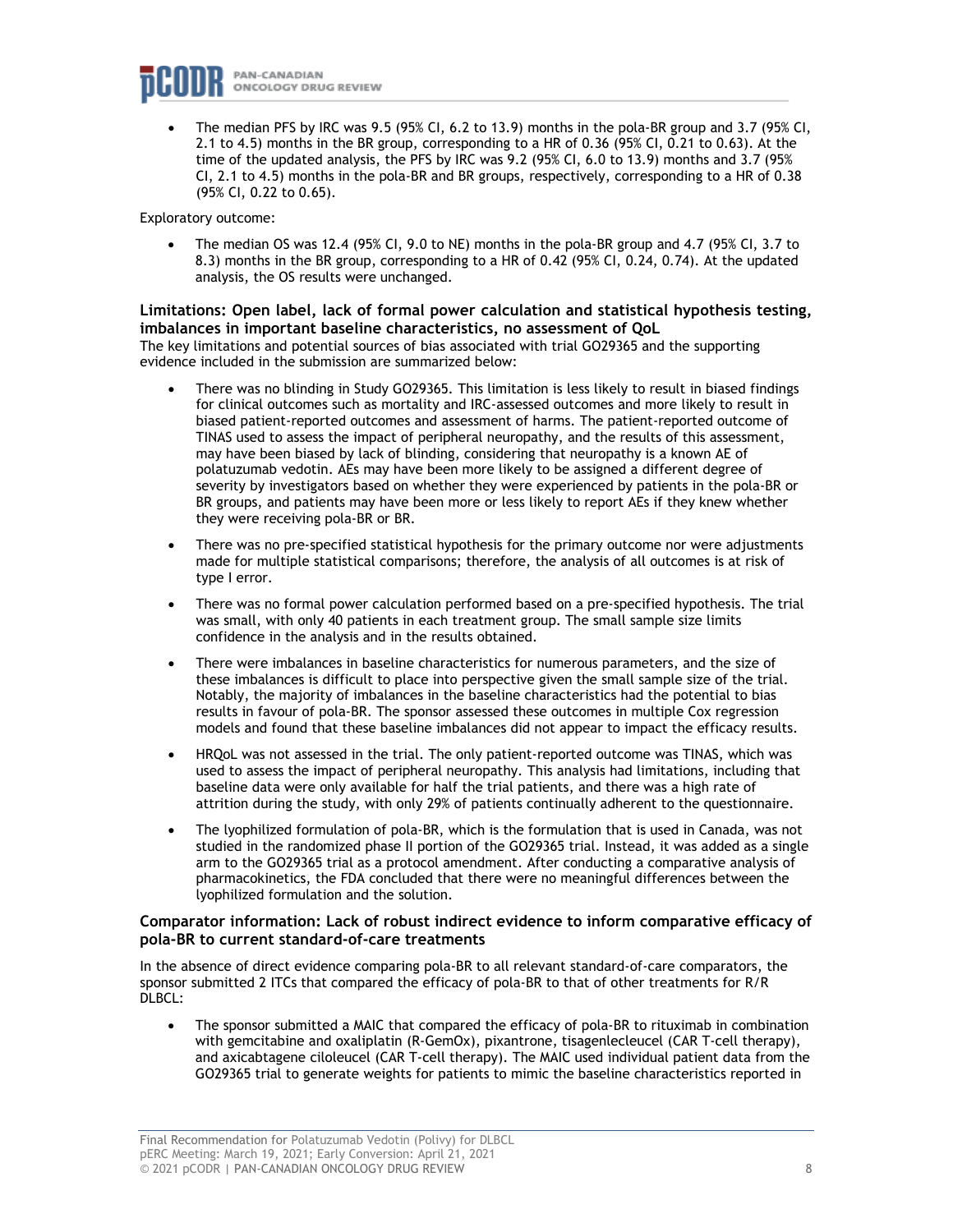### PAN-CANADIAN **ONCOLOGY DRUG REVIEW**

the comparator trials. The weighted results showed statistically significant differences in CR between pola-BR and R-GemOx (CR = 37.2%; 95% CI, 15.9% to 76.1%), and tisagenlecleucel (CR = 23.2%; 95% CI, 9.8% to 36.0%). Inversely, the results showed no statistical difference between pola-BR and axicabtagene ciloleucel for both CR (CR =  $-6.5$ ; 95% CI,  $-25.5$  to 13.5) and OS (OS = 1.38; 95% CI, 0.57 to 3.31). No MAIC was conducted for safety or HRQoL outcomes. Overall, the applicability of the sponsor's analysis is impacted by the limited scope and potential limitations, which are largely attributable to a weak and sparse evidence base. The CADTH Methods Team identified limitations related to population heterogeneity, limited adjustment for all prognostic factors and effect modifiers, reduced precision due to small samples sizes, and inclusion of openlabel, non-comparative studies. Overall, the critical appraisal of the MAIC indicated the results of the analysis must be interpreted with caution.

• The sponsor also submitted a propensity score-weighted analysis to compare OS and PFS between pola-BR in the GO29365 trial and a "basket" of chemotherapy regimens used in the Alberta Oncology Outcomes (O2) RWD. This analysis was performed using the inverse probability treatment weighting methodology and numerous sensitivity analyses. The CADTH Methods Team appraised the submitted analysis as having major limitations that hindered the applicability of the results. Identified limitations related to the size of the cohort used, the ability to efficiently weight between RWD and trial data, and important differences in the clinical characteristics of patients between the study arms. Overall, the critical appraisal of the MAIC indicated the results of the analysis should be interpreted with caution.

#### **Safety: Higher incidence of grade 3 or grade 4 AEs, and AEs leading to dose modification or interruption and treatment discontinuation with pola-BR**

In the safety evaluable population (N = 78), 100% of patients in the pola-BR group and 97% of patients in the BR group experienced an AE; grade 3 or grade 4 AEs occurred in 84% and 72% of patients, respectively. Anemia was the most common AE that occurred in the pola-BR group (54% versus 26% in the BR group; grade 3 or 4: 28% versus 18%) followed by neutropenia (54% versus 39%; grade 3 or 4: 46% versus 33%), thrombocytopenia (49% versus 28%; grade 3 or 4: 41% versus 23%), and peripheral neuropathy (44% versus 8%; no grade 3 or 4). Diarrhea was also a common AE with pola-BR (39% versus 28%; grade 3 or 4: 3% in each group). SAEs occurred in 64% of patients on pola-BR and 62% of patients on BR. The most common SAEs with pola-BR were pneumonia (8% versus 8% in the BR group), febrile neutropenia (10% versus 10%), and pyrexia (10% versus 0). There were more treatment discontinuations due to AEs in patients treated with pola-BR compared to BR; treatment discontinuations occurred in 33% of pola-BR patients and 13% of BR patients, and 31% of patients treated with pola-BR discontinued polatuzumab vedotin. Dose modifications and interruptions due to AEs occurred in 72% and 49% of patients treated with pola-BR and BR, respectively.

There were 4 deaths (9% of patients) in the pola-BR group that were described as AEs and 6 deaths (15%) in the BR group. In the pola-BR group, the fatal AEs all appeared to be related to infection and/or pneumonia. In the BR group, 3 deaths occurred due to infection, and 1 each for cardiac event, unspecified cerebrovascular accident, and sudden death.

At the time of the updated analysis, secondary malignancies were reported in 2 patients (5.1% of patients) in each of the pola-BR and BR treatment groups. Two patients in the pola-BR group and 1 patient in the BR group had a secondary malignancy.

**Need and burden of illness: Unmet need for treatments that offer long-term disease control** NHL is a cancer of the immune system that encompasses more than 60 types of lymphoma. In 2018, the projected incidence of NHL was 8,300 cases annually, with an age-standardized incidence rate of 20.8 cases per 100,000 Canadians. DLBCL is an aggressive form of NHL that constitutes approximately 30% of lymphoma cases in Canada. R/R DLBCL occurs in 30% to 40% of patients after first-line treatment. For transplant-ineligible patients, there is no standard treatment approach, and although there are a number of chemotherapy treatments available, none are offered with long-term curative intent. Treatmentineligible patients represent more than 50% of the R/R population, but a proportion of these patients are too unwell or have too may comorbidities to undergo any further treatment. Transplant-eligible patients who do not respond to salvage chemotherapy or relapse post-ASCT, which is up to 70% of these patients, also have limited treatment options. Until recently, there were no good treatment options for such patients, and they were treated with palliative oral chemotherapy options or radiotherapy, with a prognosis of less than 6 months of life. Most recently, CAR T-cell therapy has become available for patients with DLBCL; however, this therapy requires good PS and lymphoma burden that can last the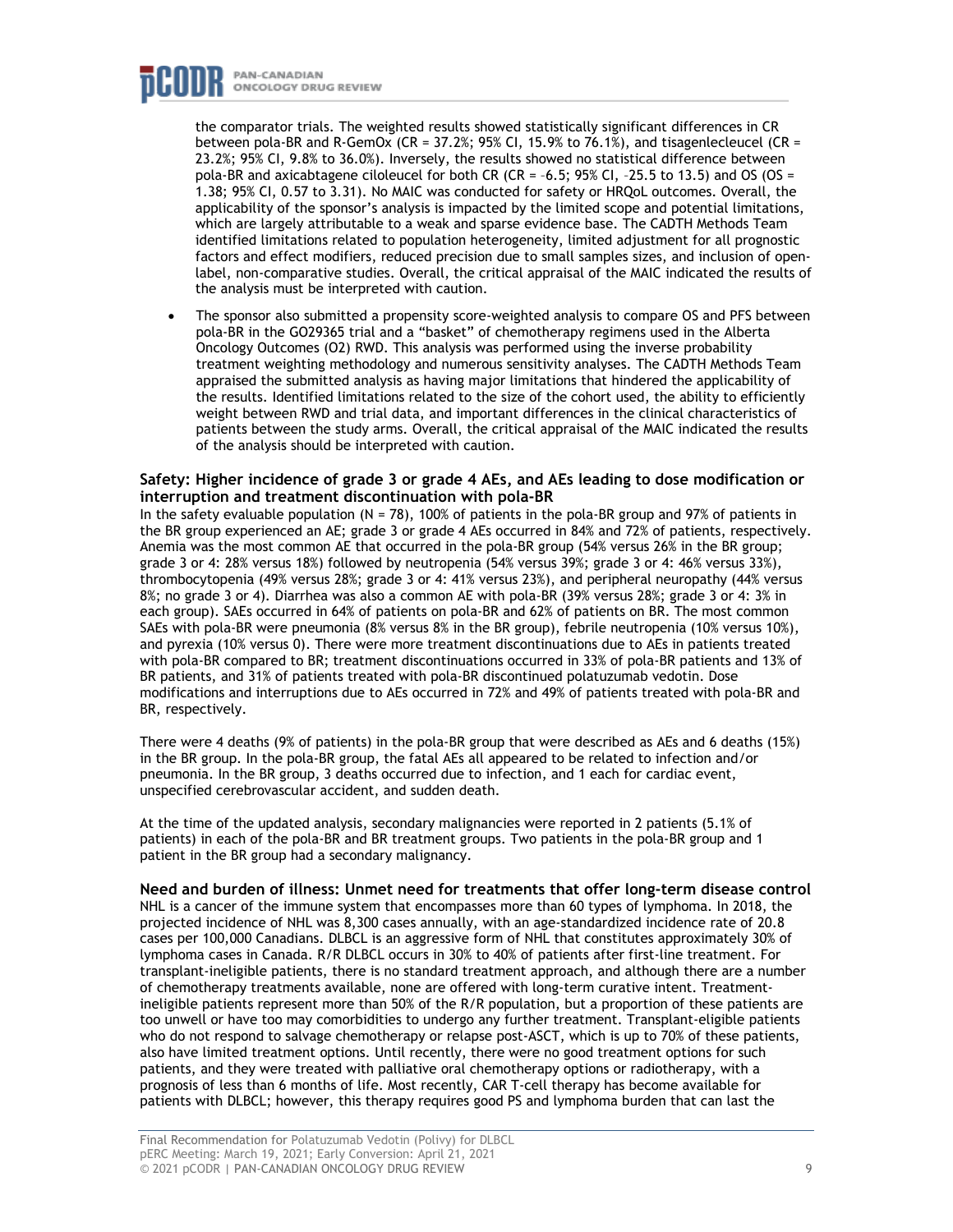

several weeks it takes to manufacture cells for this therapy. The treatment also has unique toxicities and therefore may not be appropriate for patients with comorbidities and impaired PS. CAR T-cell therapy will only be available in select centres; as a result, travel constraints, resource limitations, and provincial funding restrictions could limit the number of patients who ultimately have access. Finally, a proportion of patients receiving CAR T-cell therapy will eventually experience disease progression and require further treatment. In light of these factors, treatment options that offer long-term disease control for patients with R/R DLBCL are needed.

#### **Registered clinician input: Unmet need for novel treatment options in R/R DLBCL; anticipate pola-BR will be new standard of care**

Three joint clinician inputs were provided: two clinicians provided input on behalf of the CCO Hematology DAC, 20 individual clinicians provided input on behalf of the BC Cancer Agency and UBC, and three on behalf of LC. The inputs received indicate that there is currently no standard-of-care regimen for transplant-ineligible R/R DLBCL patients because there have been no randomized trials that establish the superiority of 1 regimen over another for this patient population. Treatment options for these patients include sequential single-agent chemotherapy drugs, or chemotherapy combinations, which are mostly palliative. Steroids and/or radiation may be offered in the palliative setting, mainly for symptom control. The clinicians noted that the most frequently used treatment in the R/R setting is platinum-based combination chemotherapy, but this option is generally unsuitable for older patients or those with comorbidities as it is often too intensive and toxic. The registered clinician input suggested that many patients in the R/R setting have already received platinum-based regimens and therefore require novel treatment options. The addition of novel agents to chemotherapy may be difficult due to overlapping toxicities, and access to these approaches is often restricted to clinical trials. Clinicians anticipated that pola-BR would represent a new standard of care. The clinician groups also noted other places in the treatment algorithm where pola-BR is anticipated to be used beyond the funding request. In the absence of a universally established standard of care, and based on its efficacy, tolerability, and potential for long-term durable disease control, pola-BR is believed to provide clinicians with a therapeutic option for patients with R/R DLBCL who are not eligible for ASCT and have disease progression after at least 1 prior therapy. The clinicians also remarked on the possibility of pola-BR serving as a bridge to ASCT or CAR Tcell therapy as opposed to standard platinum-based chemotherapy (i.e., R-GDP). They also noted that pola-BR could possibly replace conventional palliative chemotherapy following ASCT relapse.

All 3 clinician groups indicated that they had prior experience with pola-BR. The LC and BC Cancer Agency/UBC clinicians noted that pola-BR has a similar side effect profile to BR, except for a higher incidence of neutropenia. Clinicians from LC also noted that severe neuropathy (grade 2 or higher) would be a contraindication for polatuzumab vedotin. Overall, it was believed that pola-BR is a more favourable option in R/R DLBCL over currently used platinum-based regimens.

## PATIENT-BASED VALUES

**Experience of patients with DLBCL: Significant physical symptoms and emotional and financial distress associated with DLBCL that negatively impact QoL**

LC provided input from 2 online surveys of DLBCL patients: a survey of those without experience with pola-BR and a survey of patients with pola-BR experience. A total of 114 patients responded to both surveys (107 without and 7 patients witht pola-BR experience).

From the patient perspective, the most debilitating physical symptoms associated with DLBCL and treatment included fatigue, enlarged lymph nodes, drenching night sweats, weight loss, loss of appetite, flu-like symptoms, and persistent cough. Aside from the physical effects of the disease and treatment, DLBCL patients also experienced mental and emotional stress, including fear of disease recurrence, memory loss, anxiety, problems concentrating, difficulty sleeping, loss of sexual desire, stress of diagnosis, and depression. Most patients reported that the symptoms negatively impact their QoL. LC noted that the disease and associated treatments can have an impact on daily life. Many respondents reported a negative impact on their ability to work or go to school and cited early retirement and no finances or income as major sources of life-altering stress and limitation.

Chemo-immunotherapy with R-CHOP was the most commonly reported first-line treatment option, which was received by 83% of respondents as first-line therapy. Other options (second line or beyond) included ASCT or allogeneic stem cell transplant. The most common side effects of treatment reported by more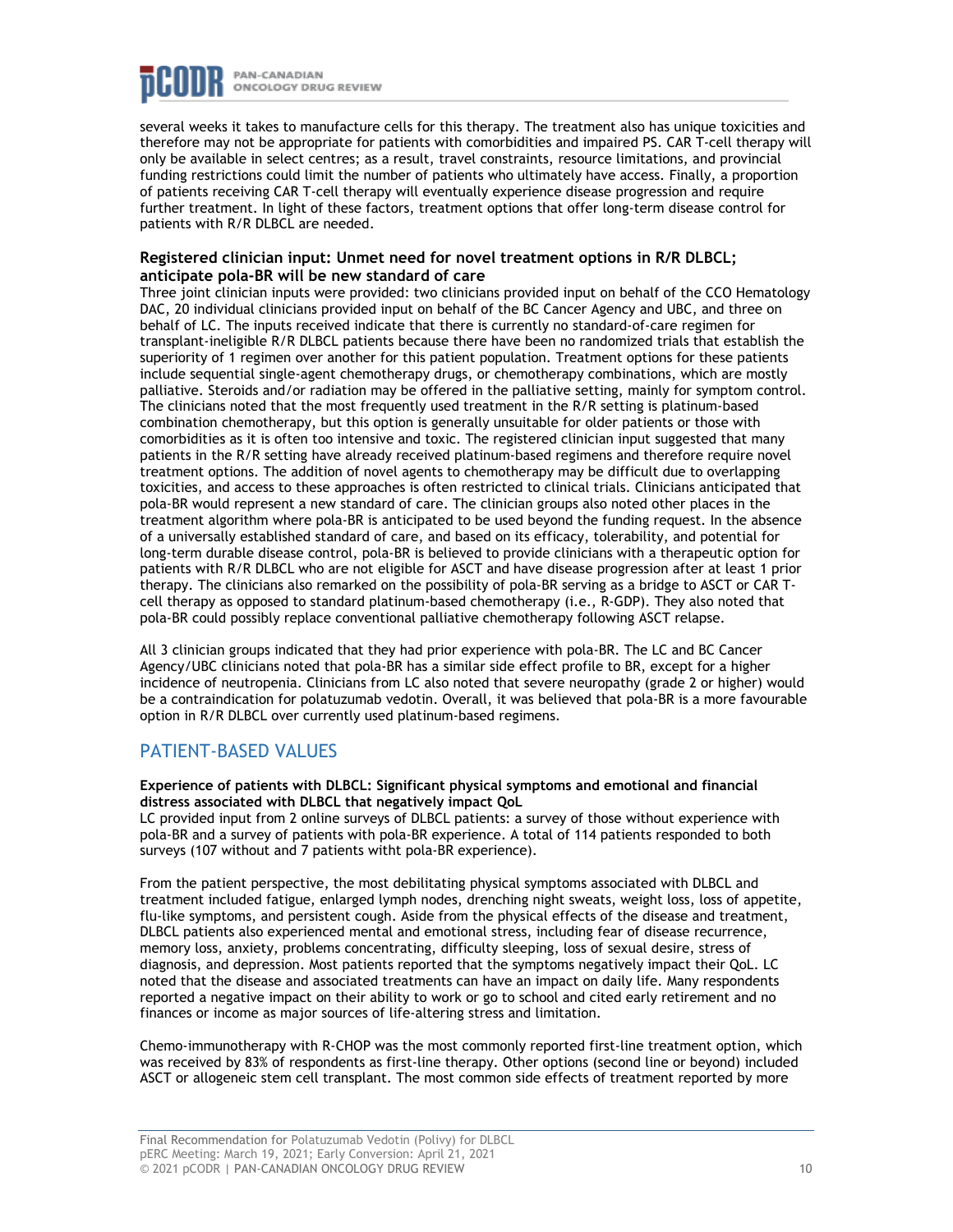

than 50% of patient respondents included hair loss, fatigue, memory problems and/or confusion, neutropenia, and nausea. Patients stated that their associated fatigue is so impactful that they are unable to exert themselves beyond the minimum and they do very little around the house to ensure they have enough energy for work. Patients also noted that the number of clinic visits, infusion time, reactions, and the number of infections negatively impact their QoL.

#### **Patient values, experience on or expectations for treatment: Longer remission and survival, and improved QoL**

A total of 7 patients indicated that they had experience with pola-BR for DLBCL. Patients indicated that that the dosing schedule of pola-BR was better than that used for other chemotherapy treatments as the number of treatments was reduced. Two patients reported that they did not experience any side effects with pola-BR. The most commonly reported side effects of pola-BR therapy were nausea and fatigue. Other side effects experienced included neutropenia, thrombocytopenia, low blood pressure, loss of taste, rash, and peripheral neuropathy. One patient required hospitalization to manage side effects, and 2 patients experienced nausea that lasted longer than 2 months. Most patients reported that treatment with pola-BR did not have a significant negative impact on their QoL. Four patients stated their physical health and QoL improved with pola-BR treatment, while 3 respondents indicated their mental health improved by being able to do things they were not able to do before and while on treatment. Two patients stated their mental health remained unchanged with pola-BR therapy. Overall, when asked about pola-BR, patients described their experience as good to excellent and they indicated that they would take the treatment again if it was necessary. All patients reported that they would recommend pola-BR as a therapy to others with DLBCL.

Overall, patients indicated they value longer survival and longer remission than can be achieved with current therapies, followed by better QoL. Close to half of the survey respondents indicated that they would be willing to tolerate the side effects of a new treatment if they were short-term events.

## ECONOMIC EVALUATION

Polatuzumab vedotin is administered intravenously, over 90 minutes for the initial dose and over 30 minutes for subsequent doses at 1.8 mg per kg, to be administered in combination with bendamustine and rituximab (regimen referred to as *pola-BR*) for up to 6 treatment cycles of 21 days. A mean number of treatment cycles from the trial was used to estimate average treatment duration for pola-BR (polatuzumab vedotin =  $4.44$  cycles, bendamustine =  $4.51$  cycles, rituximab =  $4.51$  cycles). At the submitted price of \$14,750 per 140 mg vial, the estimate cost per patient per 28 days of polatuzumab vedotin is \$20,748 and the full regimen (in combination with bendamustine and rituximab) cost per patient per cycle is \$28,611.

The sponsor submitted a cost-utility analysis comparing costs and outcomes for pola-BR and a weighted average of currently used treatment regimens ("basket comparator") for patients with R/R DLBCL, not otherwise specified, who are not eligible for ASCT and have received at least 1 prior therapy. The modelled population reflects the GO29365 trial population, sponsor's reimbursement request, and Health Canada–approved indication. The sponsor assumed that the distribution of the GO29365 trial population was generalizable to Canadian R/R DLBCL patients. The submitted partitioned survival model included the following health states: PFS, progressive disease (PD), and death. All patients entered the model in the PFS state. At the end of each weekly cycle, patients could remain in the PFS state, transition to the PD state, or die. The economic analysis was undertaken over a 20-year time horizon from the perspective of a public health care payer. Data from the GO29365 trial (data cut January 2020) were used to inform baseline population characteristics. Efficacy of pola-BR was derived by pooling data from 3 cohorts within the GO29365 trial: pola-BR randomized arm (cohort C), the safety cohort (cohort 1A), and the phase II lyophilized arm (cohort G/H). The sponsor indicated that the pooled analysis was conducted to increase the precision analysis and that cohort G/H had similar inclusion criteria, baseline characteristics, and clinical efficacy results compared with cohort C. The efficacy of the basket comparator was derived from sponsor-identified patients from the Alberta O2 (real-world data) RWD database between 2012 and 2015 who were diagnosed with DLBCL and were transplant-ineligible. Additional selection criteria were applied to align it with the GO29365 trial. The comparative efficacy of pola-BR and the basket comparator was derived using the inverse probability of treatment weighting propensity score approach (pola-BR: n = 91; basket comparator: n = 42). Long-term efficacy was estimated by fitting parametric survival models to patient-level OS and PFS data for each treatment option. Model selection was based on clinical validity and statistical fit via Akaike information criterion and Bayesian information criterion, visual assessment,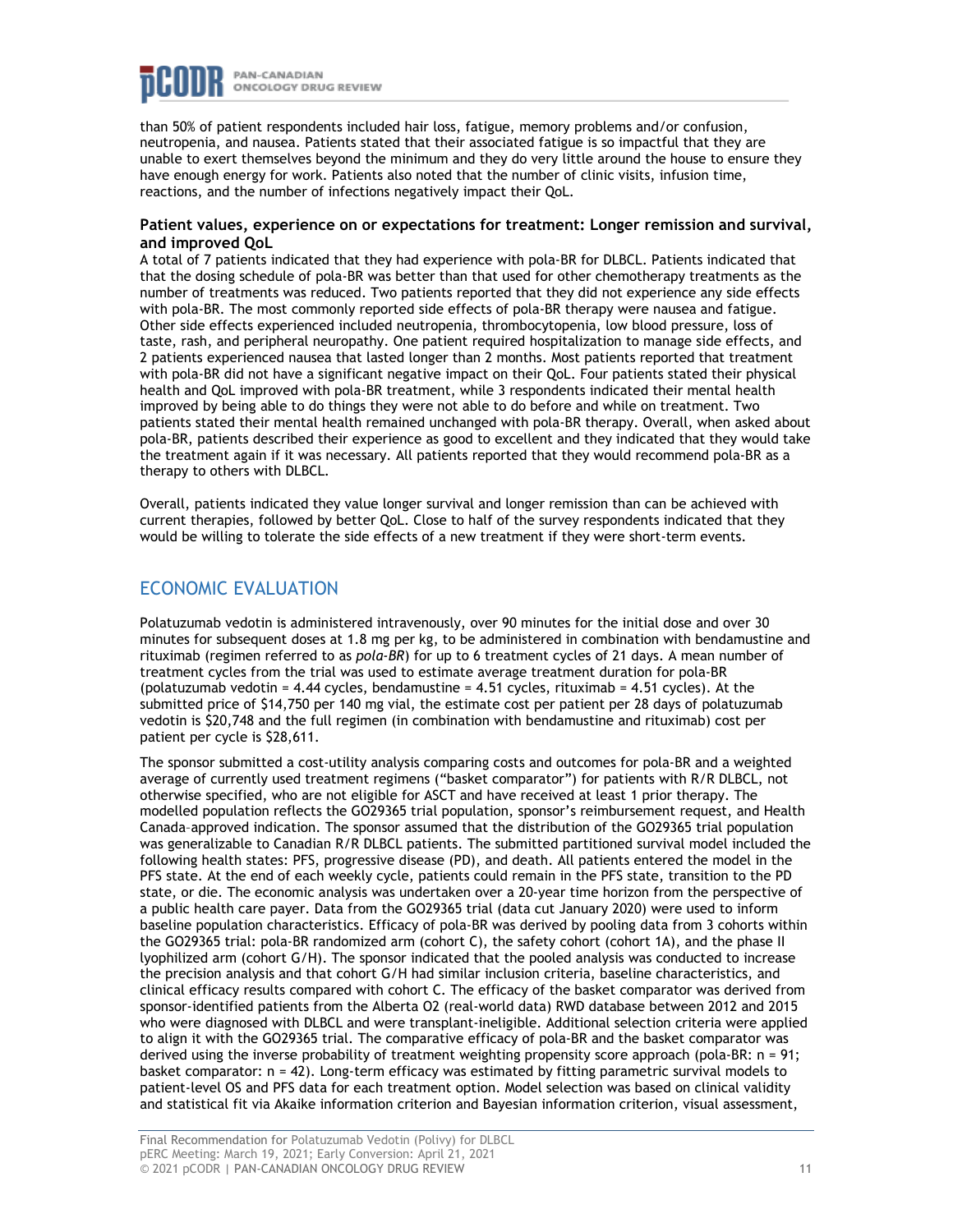

and clinical plausibility. In the base case, long-term OS and PFS data for pola-BR and the basket comparator were predicted using the generalized gamma function. Patients could receive subsequent treatments once they had progressed.

CADTH identified the following key limitations with the sponsor's pharmacoeconomic analysis:

- Given the lack of direct evidence, the sponsor derived the comparative efficacy using a propensity score approach. CADTH identified major limitations related to the size of the cohort used, the ability to efficiently weight between RWD and trial data, and the differences between study arms. This introduced significant uncertainty into the indirect comparison that could not be sufficiently accounted for within the submitted economic analysis. Therefore, any analyses based on these data must be viewed with caution.
- The sponsor pooled the efficacy data for pola-BR from different patient cohorts within the GO29365 trial. CADTH identified concerns with the data pooling, such as notable differences in the trial design that could introduce heterogeneity (methodological and clinical) between cohorts. Without proper adjustment for the heterogeneity, pooling these cohorts could introduce biases into the results.
- The clinical experts consulted on this review suggested that the predicted survival rates in the sponsor's model, especially for patients with progressed disease, were overestimated and not aligned with the observed and expected survival for this patient population for either treatment arm.
- CADTH identified errors in the sponsor's model: use of a non-approved vial size (30 mg); excluding subsequent entry biologic price for rituximab, including anti-CD20 use as subsequent treatment; and using a small number of iterations. CADTH was able to correct for these errors.

CADTH was unable to address several major limitations, including the quality of the comparative data and use of a basket comparator. The issues with the clinical data prohibit a reasonable assessment of costeffectiveness; as such, a CADTH base case could not be derived. CADTH presented a corrected sponsor's base case, which increased the submitted ICER. In addition, CADTH undertook a series of exploratory reanalyses that suggested that the ICER of pola-BR was likely to be higher than estimated by the sponsor and could range from \$67,000 per QALY to \$147,000 per QALY. However, this suggests that pola-BR controls the disease better than a basket comparator post-progression, which was considered hypothetical and without biological support by clinical experts consulted by CADTH. Based on this range of exploratory analyses, a price reduction for polatuzumab vedotin of between 35% and 84% would be required for pola-BR to become cost-effective at a willingness-to-pay threshold of \$50,000 per QALY compared with the basket comparator. However, the uncertainty identified with the comparative clinical information and modelling approach suggest using caution when interpreting these results.

## ADOPTION FEASIBILITY

#### **Considerations for implementation and budget impact: Budget impact is substantial and underestimated**

CADTH identified the following key limitations with the sponsor's analysis: the comparators used in Canadian clinical practice may differ from those included in the sponsor's analysis, the market share for pola-BR was underestimated, and other components did not align with the economic evaluation (e.g., subsequent therapies were excluded). CADTH reanalysis increased the proportion of eligible patients and assumed that biosimilar rituximab would be used in place of the branded product. CADTH reanalysis of the sponsor's submitted budget impact analysis suggests that the estimated budget impact of introducing pola-BR would be \$66,588,692 over the first 3 years.

Factors related to currently funded treatments, the eligible patient population, implementation, and sequencing and priority of treatments are described in Appendix 1.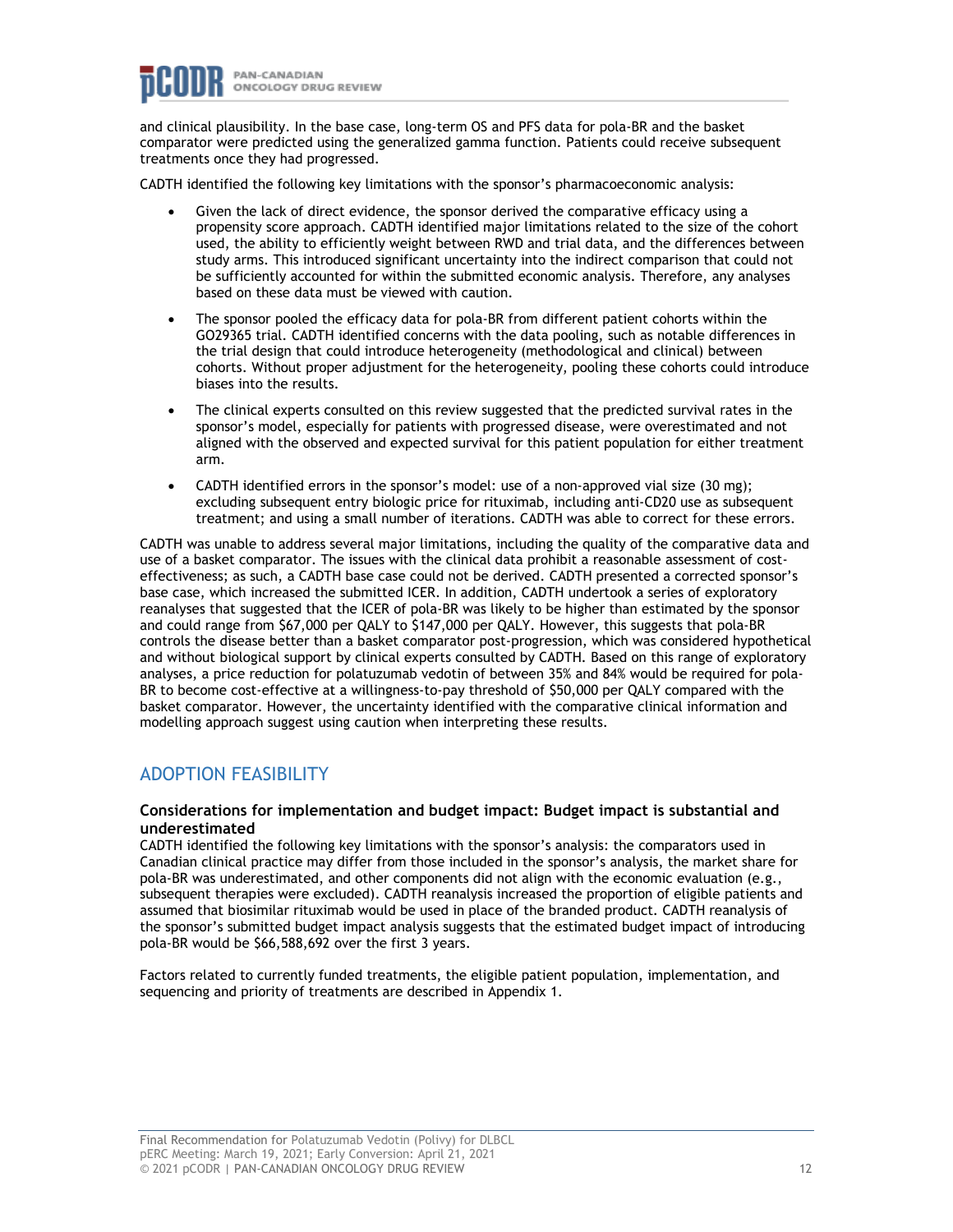## **ABOUT THIS RECOMMENDATION**

#### **The pCODR Expert Review Committee**

Recommendations are made by the CADTH pan-Canadian Oncology Drug Review (pCODR) Expert Review Committee (pERC) following the pERC *Deliberative Framework*. pERC members and their roles are as follows:

- Dr. Maureen Trudeau, Oncologist (Chair)
- Dr. Catherine Moltzan, Oncologist (Vice-Chair)
- Daryl Bell, Patient Member
- Dr. Jennifer Bell, Bioethicist
- Dr. Kelvin Chan, Oncologist
- Dr. Michael Crump, Oncologist
- Dr. Matthew Cheung, Oncologist
- Dr. Winson Cheung, Oncologist
- Dr. Avram Denburg, Pediatric Oncologist

Dr. Leela John, Pharmacist Dr. Christine Kennedy, Family Physician Dr. Christian Kollmannsberger, Oncologist Cameron Lane, Patient Member Dr. Christopher Longo, Health Economist Valerie McDonald, Patient Member Dr. Marianne Taylor, Oncologist Dr. W. Dominika Wranik, Health Economist

All members participated in deliberations and voting on the Initial Recommendation, except:

- Dr. Kelvin Chan, who was not present for the meeting
- Dr. Maureen Trudeau, who was excluded from voting due to her role as pERC Chair.

Because the pERC Initial Recommendation met the criteria for early conversion to a pERC Final Recommendation, reconsideration by pERC was not required and deliberations and voting on the pERC Final Recommendation did not occur.

#### **Avoidance of conflicts of interest**

All members of the pERC must comply with the *pCODR Conflict of Interest Guidelines*; individual conflict of interest statements for each member are posted on the CADTH website and pERC members have an obligation to disclose conflicts on an ongoing basis. For the review of pola-BR for DLBCL, through their declarations, no members had a real, potential, or perceived conflict and, based on application of the *pCODR Conflict of Interest Guidelines*, no members were excluded from voting.

#### **Information sources used**

pERC is provided with a *pCODR Clinical Guidance Report* and a *pCODR Economic Guidance Report*, which include a summary of patient advocacy group and Provincial Advisory Group input, as well as original patient advocacy group input submissions, to inform its deliberations. pCODR Guidance Reports are developed following the pCODR review process and are posted on the CADTH website. Please refer to the pCODR Guidance Reports for more detail on their content.

#### **Consulting publicly disclosed information**

pCODR considers it essential that pERC recommendations be based on information that may be publicly disclosed. All information provided to the pCODR Expert Review Committee for its deliberations was handled in accordance with the *pCODR Disclosure of Information Guidelines*. There was no nondisclosable information in this recommendation document.

#### **Use of this Recommendation**

This Recommendation from pERC is not intended as a substitute for professional advice, but rather to help Canadian health systems leaders and policy-makers make well-informed decisions and improve the quality of health care services. While patients and others may use this Recommendation, it is for informational and educational purposes only, and should not be used as a substitute for the application of clinical judgment respecting the care of a particular patient, for professional judgment in any decisionmaking process, or for professional medical advice.

#### **Disclaimer**

The information in this document is intended to help Canadian health care decision-makers, health care professionals, health systems leaders, and policy-makers make well-informed decisions and thereby improve the quality of health care services. While patients and others may access this document, the document is made available for informational purposes only and no representations or warranties are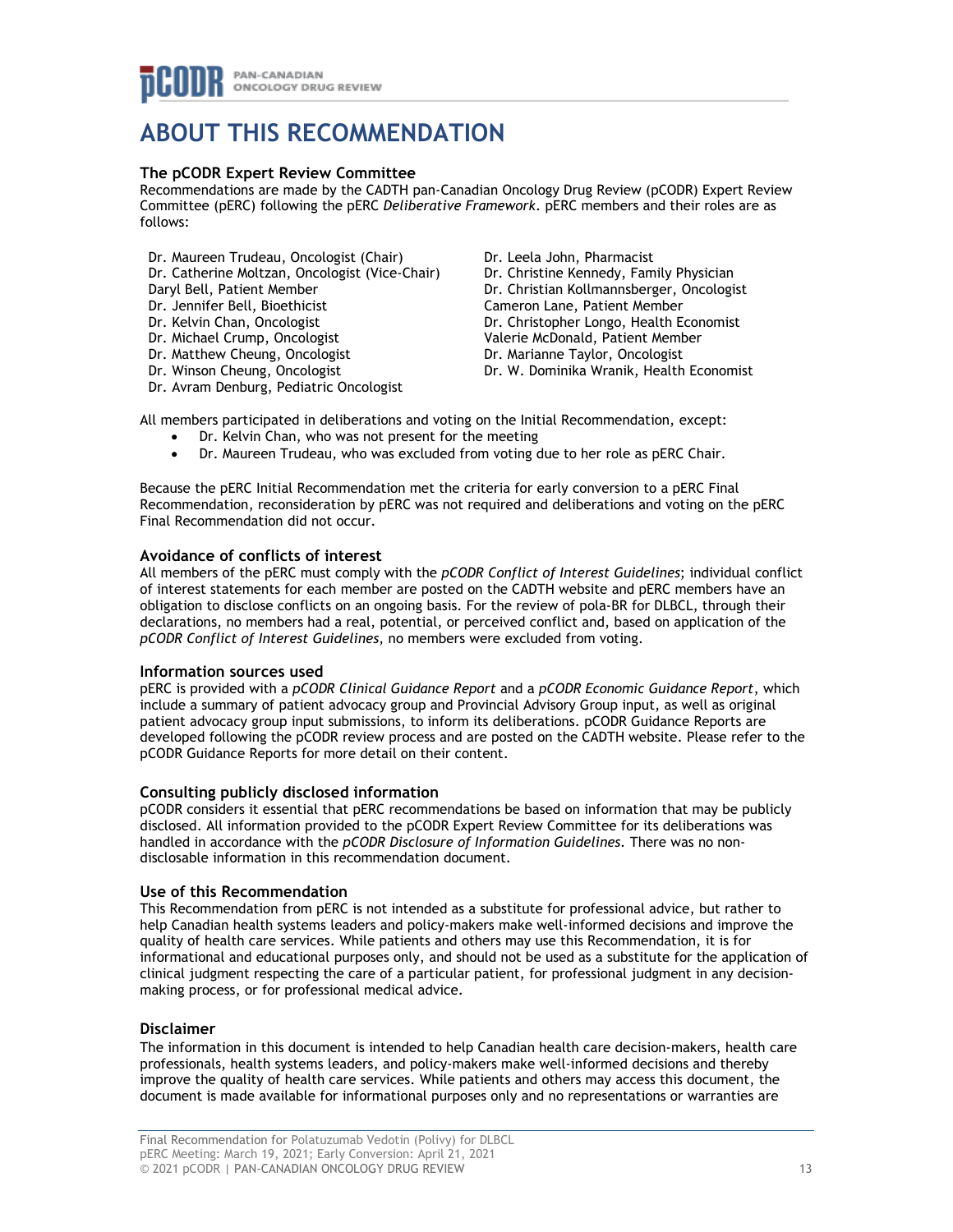

made with respect to its fitness for any particular purpose. The information in this document should not be used as a substitute for professional medical advice or as a substitute for the application of clinical judgment in respect of the care of a particular patient or other professional judgment in any decisionmaking process. The Canadian Agency for Drugs and Technologies in Health (CADTH) does not endorse any information, drugs, therapies, treatments, products, processes, or services.

While care has been taken to ensure that the information prepared by CADTH in this document is accurate, complete, and up-to-date as at the applicable date the material was first published by CADTH, CADTH does not make any guarantees to that effect. CADTH does not guarantee and is not responsible for the quality, currency, propriety, accuracy, or reasonableness of any statements, information, or conclusions contained in any third-party materials used in preparing this document. The views and opinions of third parties published in this document do not necessarily state or reflect those of CADTH.

CADTH is not responsible for any errors, omissions, injury, loss, or damage arising from or relating to the use (or misuse) of any information, statements, or conclusions contained in or implied by the contents of this document or any of the source materials.

This document may contain links to third-party websites. CADTH does not have control over the content of such sites. Use of third-party sites is governed by the third-party website owners' own terms and conditions set out for such sites. CADTH does not make any guarantee with respect to any information contained on such third-party sites and CADTH is not responsible for any injury, loss, or damage suffered as a result of using such third-party sites. CADTH has no responsibility for the collection, use, and disclosure of personal information by third-party sites.

Subject to the aforementioned limitations, the views expressed herein are those of CADTH and do not necessarily represent the views of Canada's federal, provincial, or territorial governments or any third party supplier of information.

This document is prepared and intended for use in the context of the Canadian health care system. The use of this document outside of Canada is done so at the user's own risk.

This disclaimer and any questions or matters of any nature arising from or relating to the content or use (or misuse) of this document will be governed by and interpreted in accordance with the laws of the Province of Ontario and the laws of Canada applicable therein, and all proceedings shall be subject to the exclusive jurisdiction of the courts of the Province of Ontario, Canada.

The copyright and other intellectual property rights in this document are owned by CADTH and its licensors. These rights are protected by the Canadian Copyright Act and other national and international laws and agreements. Users are permitted to make copies of this document for non-commercial purposes only, provided it is not modified when reproduced and appropriate credit is given to CADTH and its licensors.

**About CADTH:** CADTH is an independent, not-for-profit organization responsible for providing Canada's health care decision-makers with objective evidence to help make informed decisions about the optimal use of drugs, medical devices, diagnostics, and procedures in our health care system.

**Funding:** CADTH receives funding from Canada's federal, provincial, and territorial governments, with the exception of Quebec.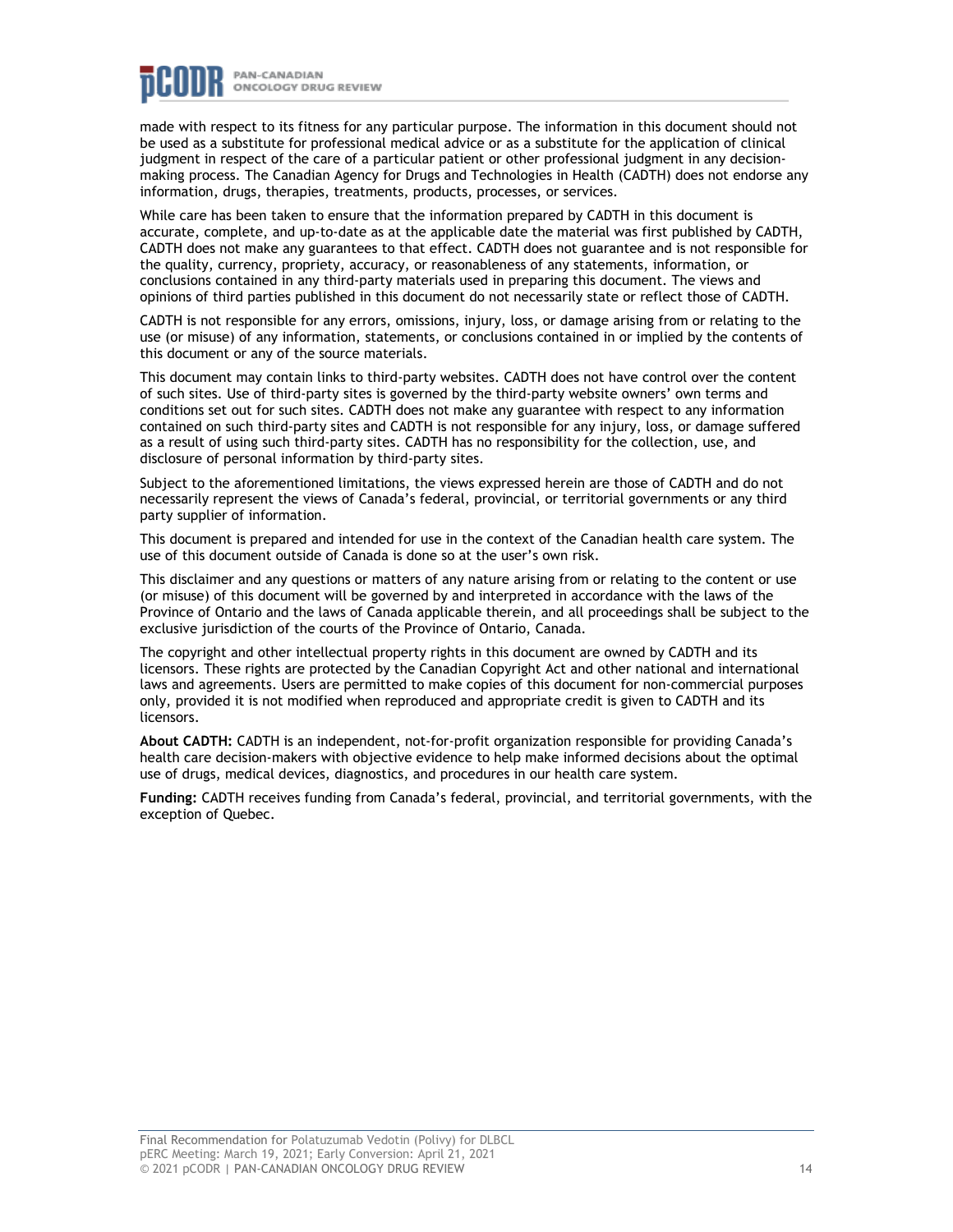## **APPENDIX 1: CADTH PAN-CANADIAN ONCOLOGY DRUG REVIEW EXPERT REVIEW COMMITTEE RESPONSES TO PROVINCIAL ADVISORY GROUP IMPLEMENTATION QUESTIONS**

| PAG implementation questions                                                                                                                                                                                                                                                                                                                                                                  | pERC recommendation                                                                                                                                                                                                                                                                                                                                                                                                                                                                                                                                                                                                                                                                                                                                                                                                                                                                |  |
|-----------------------------------------------------------------------------------------------------------------------------------------------------------------------------------------------------------------------------------------------------------------------------------------------------------------------------------------------------------------------------------------------|------------------------------------------------------------------------------------------------------------------------------------------------------------------------------------------------------------------------------------------------------------------------------------------------------------------------------------------------------------------------------------------------------------------------------------------------------------------------------------------------------------------------------------------------------------------------------------------------------------------------------------------------------------------------------------------------------------------------------------------------------------------------------------------------------------------------------------------------------------------------------------|--|
| Eligible patient population                                                                                                                                                                                                                                                                                                                                                                   |                                                                                                                                                                                                                                                                                                                                                                                                                                                                                                                                                                                                                                                                                                                                                                                                                                                                                    |  |
| PAG is seeking clarity on whether the<br>following patients would be eligible for<br>treatment with pola-BR:<br>pediatric patients<br>$\bullet$<br>patients with prior ASCT<br>$\bullet$<br>patients who progressed on<br>$\bullet$<br>prior treatment with CAR T-cell<br>therapy<br>patients who failed prior ASCT<br>$\bullet$<br>vs. patients who were not<br>eligible.                    | Based on the GO29365 trial eligibility criteria, pERC agreed with the<br>CGP on the eligibility of the following groups of patients:                                                                                                                                                                                                                                                                                                                                                                                                                                                                                                                                                                                                                                                                                                                                               |  |
|                                                                                                                                                                                                                                                                                                                                                                                               | • Pediatric patients: Pediatric patients were not included in the trial,<br>and thus would not be eligible for pola-BR.                                                                                                                                                                                                                                                                                                                                                                                                                                                                                                                                                                                                                                                                                                                                                            |  |
|                                                                                                                                                                                                                                                                                                                                                                                               | • Prior ASCT: Patients with prior ASCT were eligible for the GO29365<br>trial, and thus would be eligible for pola-BR.                                                                                                                                                                                                                                                                                                                                                                                                                                                                                                                                                                                                                                                                                                                                                             |  |
|                                                                                                                                                                                                                                                                                                                                                                                               | • Progression on CAR T: Patients with prior CAR T-cell therapy were<br>eligible for the trial, and thus would be eligible for pola-BR.                                                                                                                                                                                                                                                                                                                                                                                                                                                                                                                                                                                                                                                                                                                                             |  |
|                                                                                                                                                                                                                                                                                                                                                                                               | • Failed vs. ineligible for ASCT: Per the inclusion criteria, patients<br>who were ineligible for or failed ASCT were eligible for the trial,<br>and thus would be eligible for treatment with pola-BR.                                                                                                                                                                                                                                                                                                                                                                                                                                                                                                                                                                                                                                                                            |  |
| PAG identified additional exclusion<br>criteria in the study, notably patients<br>with transformed follicular lymphoma to<br>DLBCL, patients with CNS lymphoma,<br>and patients with HIV-related aggressive<br>histology lymphoma. PAG would like to<br>know if all these exclusion criteria need                                                                                             | pERC agreed with the CGP that while patients with transformed<br>follicular lymphoma to DLBCL and those with HIV-related DLBCL were<br>excluded from the trial, their eligibility for pola-BR should be in the<br>judgment of the clinician to treat these patients, since these patients<br>are otherwise generally eligible for the same treatment approaches as<br>other aggressive B-cell lymphoma patients.                                                                                                                                                                                                                                                                                                                                                                                                                                                                   |  |
| to be met for eligibility to pola-BR<br>reimbursement.                                                                                                                                                                                                                                                                                                                                        | However, patients with active CNS lymphoma would not be eligible for<br>treatment.                                                                                                                                                                                                                                                                                                                                                                                                                                                                                                                                                                                                                                                                                                                                                                                                 |  |
| PAG noted that patients currently on<br>alternate therapies for R/R DLBCL who<br>are not progressing as well as patients<br>who just started second line therapy<br>would need to be addressed in a time-<br>limited basis.                                                                                                                                                                   | At the time of implementing a funding recommendation for pola-BR,<br>jurisdictions may want to consider addressing the short-term, time-<br>limited need for offering the combination to patients with R/R DLBCL<br>who are currently receiving alternate therapies and have not<br>progressed, as well as patients who have just initiated second-line<br>therapy.                                                                                                                                                                                                                                                                                                                                                                                                                                                                                                                |  |
| PAG noted potential indication creep to<br>using pola-BR in R/R DLBCL as a bridge<br>to a stem cell transplant or CAR T, R/R<br>DLBCL patients who are eligible for<br>transplant, previously untreated DLBCL<br>patients in first line, and other<br>aggressive non-Hodgkin lymphoma<br>histologies (e.g., Burkitt lymphoma,<br>primary mediastinal B-cell lymphoma,<br>grey zone lymphoma). | pERC agreed with the CGP that there is no evidence to inform on the<br>use of pola-BR in any of these clinical situations. Response to pola-BR<br>may provide the opportunity for CAR T-cell therapy as "bridging"<br>therapy; pERC agreed with the CGP and the registered clinicians that<br>this would be a reasonable outcome of pola-BR. pERC agreed that<br>pola-BR should not be used for patients with previously untreated<br>DLBCL or as salvage therapy for patients who are eligible for ASCT,<br>given the well-established standards of care for these patients. The<br>use of pola-BR in variants of large B-cell lymphoma such as R/R grey<br>zone lymphoma and mediastinal large B-cell lymphoma would be<br>reasonable, although such patients were not explicitly included in the<br>GO29375 trial. The activity of pola-BR in Burkitt lymphoma is not<br>known. |  |
| Implementation factors                                                                                                                                                                                                                                                                                                                                                                        |                                                                                                                                                                                                                                                                                                                                                                                                                                                                                                                                                                                                                                                                                                                                                                                                                                                                                    |  |
| PAG seeks advice on:                                                                                                                                                                                                                                                                                                                                                                          | Based on the available evidence from the GO29365 trial, pERC agreed                                                                                                                                                                                                                                                                                                                                                                                                                                                                                                                                                                                                                                                                                                                                                                                                                |  |
| treatment duration                                                                                                                                                                                                                                                                                                                                                                            | with the CGP on the following:                                                                                                                                                                                                                                                                                                                                                                                                                                                                                                                                                                                                                                                                                                                                                                                                                                                     |  |
| discontinuation criteria<br>$\bullet$<br>feasibility of combining<br>$\bullet$<br>polatuzumab vedotin with<br>other chemotherapies or<br>chemo-immunotherapies.                                                                                                                                                                                                                               | • Treatment duration: Patients should be treated for up to 6 cycles.                                                                                                                                                                                                                                                                                                                                                                                                                                                                                                                                                                                                                                                                                                                                                                                                               |  |
|                                                                                                                                                                                                                                                                                                                                                                                               | • Discontinuation criteria: Patients should be treated for up to 6<br>cycles in the absence of unacceptable toxicities.                                                                                                                                                                                                                                                                                                                                                                                                                                                                                                                                                                                                                                                                                                                                                            |  |

Final Recommendation for Polatuzumab Vedotin (Polivy) for DLBCL pERC Meeting: March 19, 2021; Early Conversion: April 21, 2021 © 2021 pCODR | PAN-CANADIAN ONCOLOGY DRUG REVIEW 15